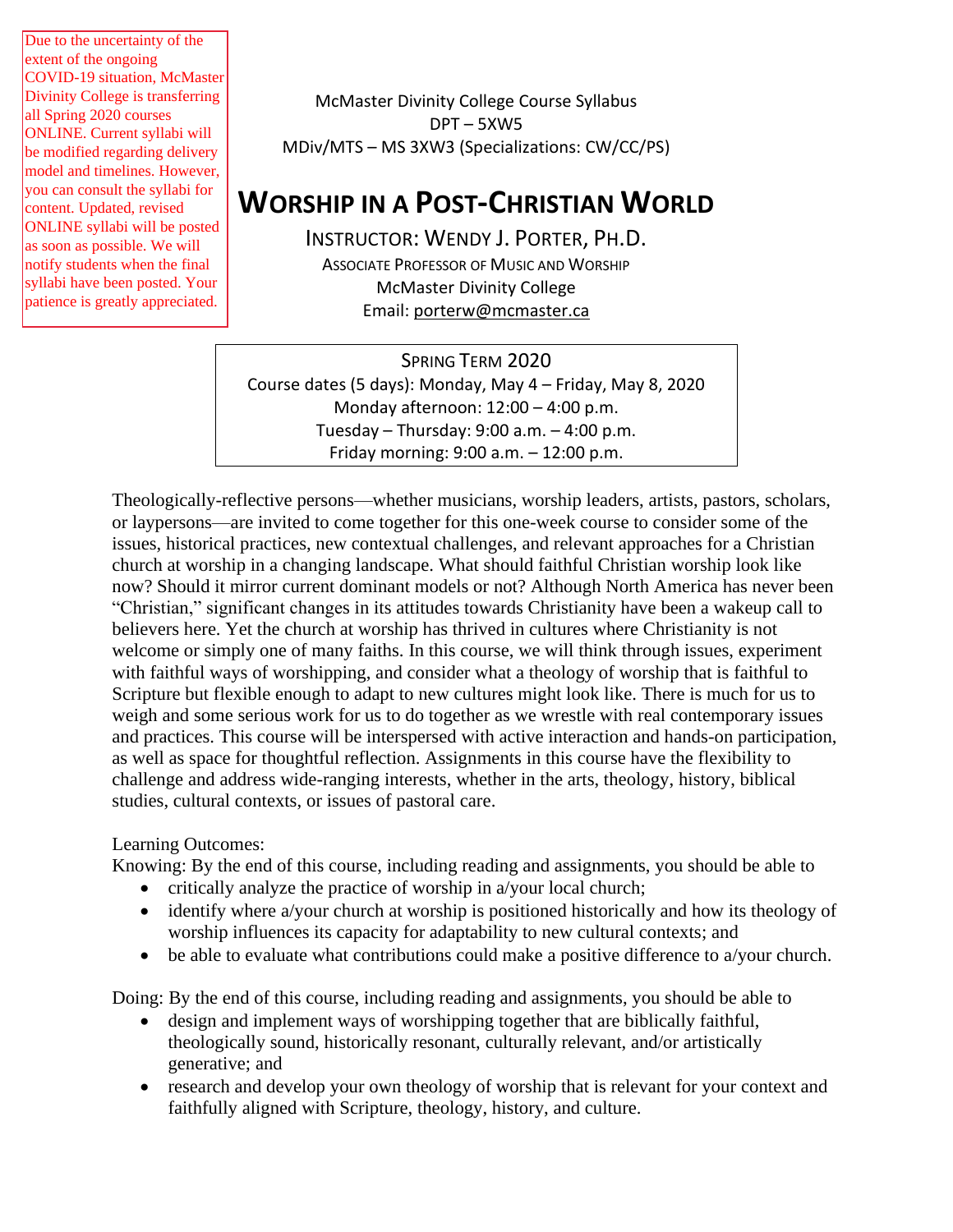Being: By the end of this course, including reading and assignments, you should find that you

- engage in worship with a greater awareness of God's welcome to each of us and with a deeper capacity for welcoming others into worship; and
- are more attuned to the creative ways of God in our worship.

# **Tentative Course Schedule**

# **Monday, May 4—Afternoon**

 $12:30 - 1:00$ Sign-In and Welcome Gathering

 $1:00 - 4:00$  p.m. Cultural Context: Where We Are and How We Got Here (Read: Stringer, *Sociological History of Christian Worship*)

> **Tuesday, May 5—Morning** 9:00 a.m. – 12:00 p.m. Hospitality and Worship

**Tuesday, May 5—Afternoon**  $1:00 - 4:00$  p.m. Multi-Voiced Worship (Read: Kreider and Kreider, *Worship and Mission*)

> **Wednesday, May 6**—**Morning** 9:00 a.m. – 12:00 p.m. Ethnodoxology

**Wednesday, May 6**—**Afternoon**  $1:00 - 4:00$  p.m. Theology of Worship (Part 1)

**Thursday, May 7**—**Morning**

9:00 a.m. – 12:00 p.m. Theology of Worship (Part 2)

**Thursday, May 7**—**Afternoon**  $1:00 - 4:00$  p.m. The Arts and Worship

**Friday, May 8**—**Morning**

9:00 a.m. – 12:00 p.m. Collaborative Worship Presentations + Participation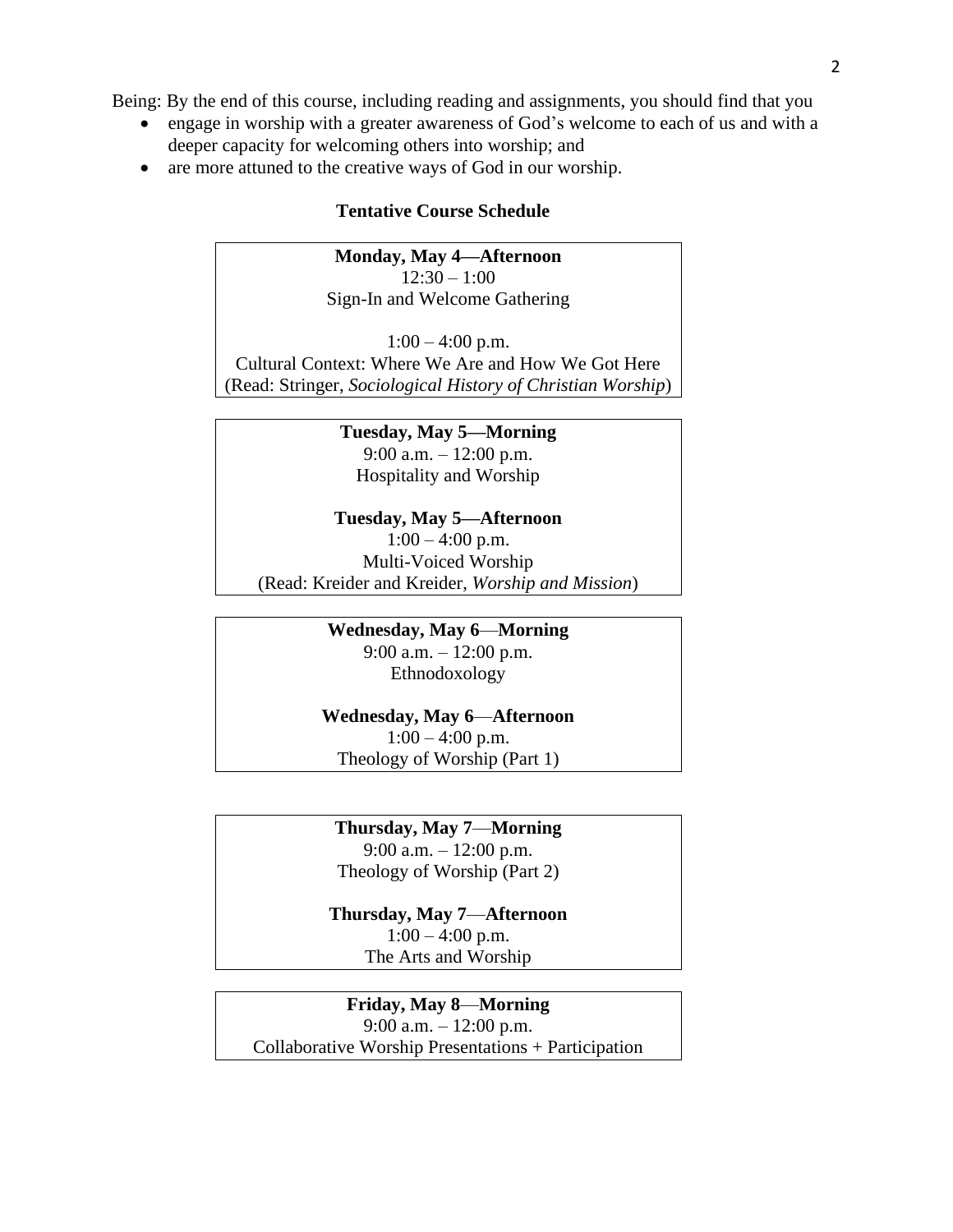# **Assignments**

Note: *Consider taking a thoughtful risk in at least one assignment for greatest personal benefit.* **1. Three Voices—paper or project.** Bring together three unlikely voices in a paper or project that explores worship challenges and opportunities for the twenty-first century (from cultural, philosophical, theological, historical, artistic, pastoral, or other perspectives).

**Papers**: DPT word count: 5000. MTS/MDiv word count: 3000.

**Projects** must be chosen in consultation with the instructor. Include a 700–1000-word reflection on the completed project and what you learned in the process of creating it.

**Note 1:** Consider writing/preparing this before the course begins and submit it at the beginning of our week together. This will prepare you to contribute more fully and uniquely to our class interactions (and take pressure off the final assignment).

**Note 2:** MDiv or MTS students should align at least one major assignment with their specialization (Christian Worldview / Church and Culture / Pastoral Studies) and include a paragraph that indicates how this assignment contributes to it.

# **Marks: 35%**

**Due: Preferably Monday, May 6. Latest date: May 22, 2020** (two weeks after the course).

**2. Nimble Theology of Worship —paper or project.** Develop a thoughtful theology of worship—whether comprehensive or with a specialist focus—that is nimble enough to adapt to a culture that has no frame of reference for Christian worship. Your theology of worship must be biblically faithful and theologically sound but should have an adaptive flexibility that does not require faithful worship to look exactly like your church's tradition or format. Choose either a formal paper or a project. Use your selected theology of worship book(s) as a frame of reference or as a partner for dialogue, but also show evidence of having interacted with Kreider and Kreider, *Worship and Mission*, as well as Stringer, *Sociological History of Christian Worship*. **Papers**: DPT word count: 5000. MTS/MDiv word count: 3000.

**Projects** must be chosen in consultation with the instructor. Projects include a 700–1000-word reflection on the completed project and what you learned in the process of creating it. **Note**: MDiv or MTS students should align at least one major assignment with their chosen specialization (Christian Worldview / Church and Culture / Pastoral Studies) and include a paragraph that indicates how this assignment contributes to it. **Marks: 35%**

**Due: June 5, 2020** (four weeks after the course).

**3. Leading In-Class Worship.** Prepare and lead a collaborative approach to worship on the final morning of our course that addresses our class as though we were a culture or community that is, at most, only vaguely familiar with Christian practices of worship. Give details of your focus group and provide all materials necessary for our participation. Submit a written reflection on what you learned in the process (750–1000 words). This reflection may be submitted up to a week after the presentation. Timing to be determined on the basis of class size. **Marks: 30%**

**Due: Friday morning, May 8** (during the final day of our course week).

DPT students should expect to write approximately 10,000–12,000 words per course. Use at least 12–15 academic resources in formal papers (including academic papers from scholarly journals). DPT students are expected to research, write, and discuss at the doctoral level in all their assignments and participation in the course.

MDiv/MTS students should expect to write approximately 6,000–7,000 words per course. Use at least 10–12 academic resources in formal papers (including academic papers from scholarly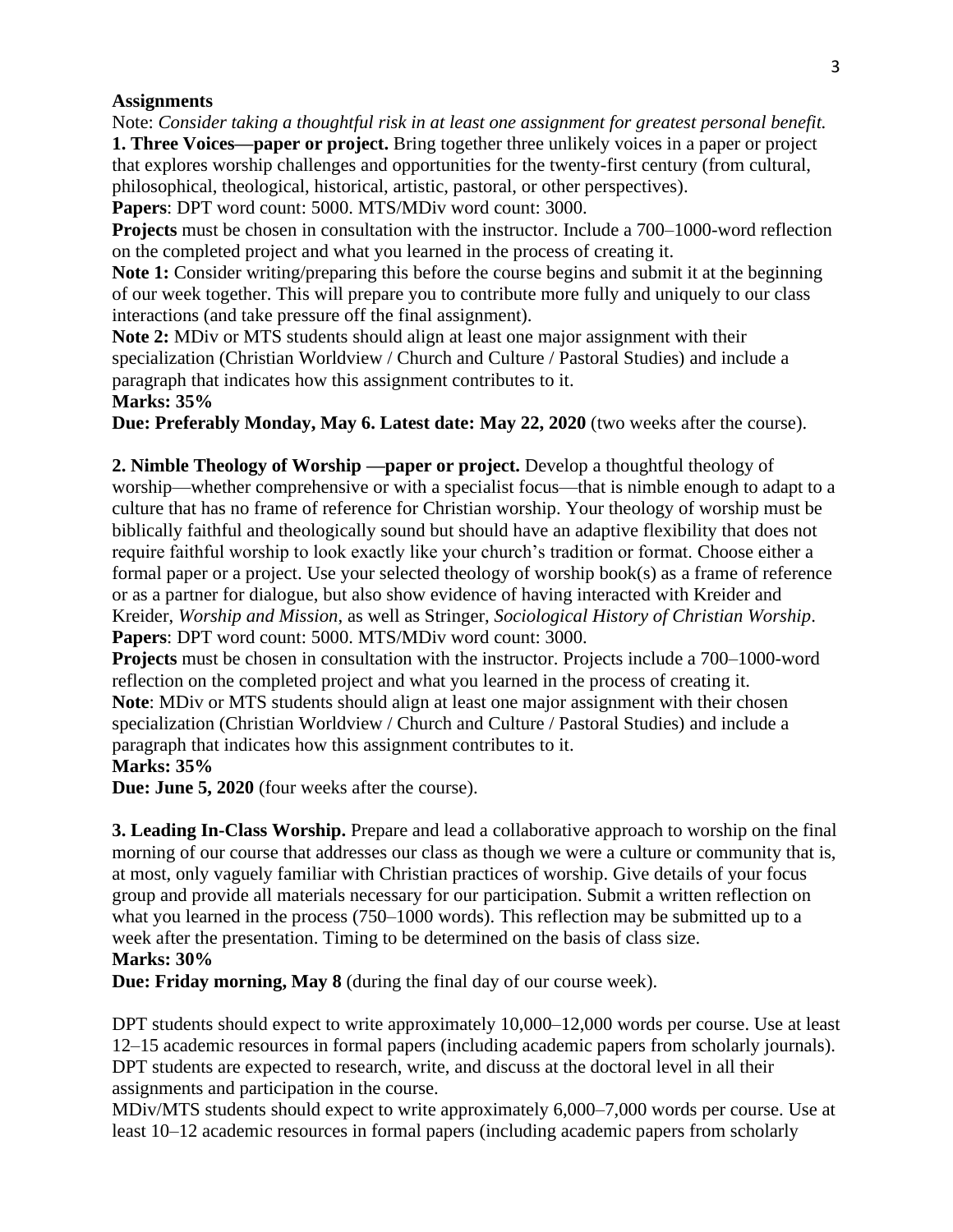journals). MDiv/MTS students are expected to research, write, and discuss at the master's level in all their assignments and participation in the course.

Required Textbooks

Kreider, Alan, and Eleanor Kreider. *Worship and Mission after Christendom*. Harrison, VA, and Kitchener, ON: Herald, 2011. Read this book with an open mind to how these authors have envisioned a way forward in the 21st century and how their insights and vision provide an impetus for formulating your own insights and vision for worship for the current and coming era. If possible, read both books prior to the beginning of the course.

Stringer, Martin D. *A Sociological History of Christian Worship*. Cambridge, UK: Cambridge University Press, 2005. Explore this insightful journey through the history of Christian worship with a view to how it gives us a framework for insights into the contemporary situation, and consider what you would write if you were asked to contribute the next chapter. If possible, read both books prior to the beginning of the course.

Theology of Worship Book(s) – Your Choice

Choose at least one theology of worship book to consult in developing your own theology of worship. You may choose one that represents your church tradition, or one that sits well outside that tradition, or one that highlights specific elements that you wish to explore (e.g. a focus on the arts, or the Lord's supper, or a theology of disability, etc.). Some fairly complete theologies of worship are included in the bibliography below (e.g. Peterson, *Engaging with God*, a biblical theology; Wainwright, *Doxology*, a systematic theology) but there are other choices, so do your own search for those that are relevant for you. Please be in touch with me about your selection.

### Selected Bibliography

Note: *This bibliography includes a wide range of specialist, generalist, and practical resources. Any book on this list could inspire a very productive search for other related books that are of interest to you. Remember that all MDC students also have access to many academic articles through the library, so be creative and diligent in searching out high-quality articles by topic or author. Many are available for you to download. See, e.g., the article by Swinton, below.* 

- Allen, Holly Catterton, and Christine Lawton Ross. *Intergenerational Christian Formation: Bringing the Whole Church Together in Ministry, Community, and Worship*. Downers Grove, IL: IVP Academic, 2012.
- Anderson, Cameron J. *The Faithful Artist: A Vision for Evangelicalism and the Arts*. Downers Grove, IL: IVP Academic, 2016.
- Barker, Margaret. *Temple Themes in Christian Worship*. London, UK: T. & T. Clark, 2007.
- Beale, G. K. *We Become What We Worship: A Biblical Theology of Idolatry*. Downers Grove, IL: IVP Academic, 2008.
- Begbie, Jeremy S. *A Peculiar Orthodoxy: Reflections on Theology and the Arts*. Grand Rapids, MI: Baker Academic, 2018.
- Begbie, Jeremy S. *Voicing Creation's Praise: Towards a Theology of the Arts*. Edinburgh, Scotland: T. & T. Clark, 1991.
- Best, Harold M. *Unceasing Worship: Biblical Perspectives on Worship and the Arts*. Downers Grove, IL: InterVarsity, 2003.
- Black, Kathy. *Worship across Cultures: A Handbook*. Nashville, TN: Abingdon, 1998.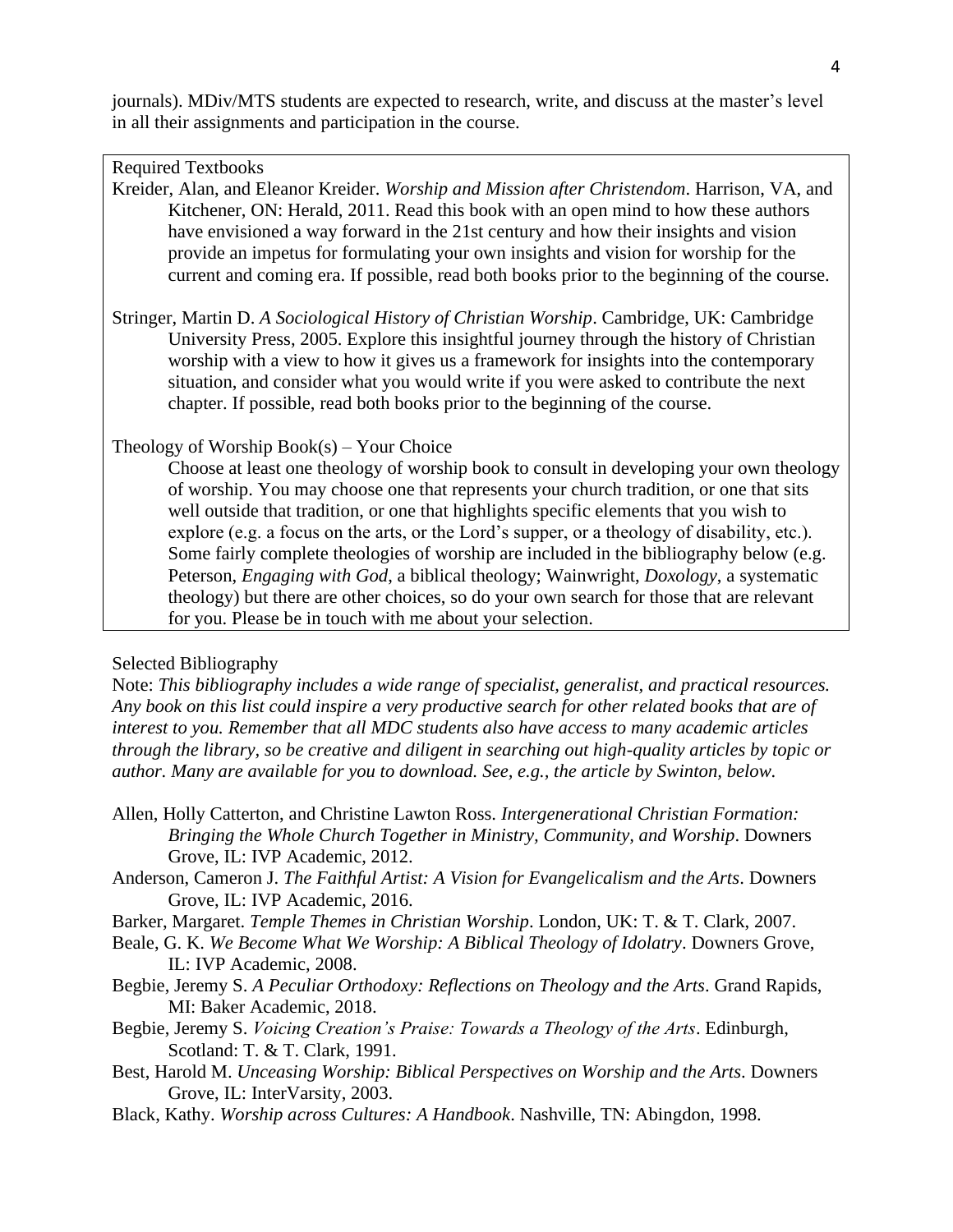Blackwell, Albert L. *The Sacred in Music*. Louisville, KY: Westminster John Knox, 1999.

- Branson, Mark Lau, and Juan F. Martínez. *Churches, Cultures, and Leadership: A Practical Theology of Congregations and Ethnicities*. Downers Grove, IL: IVP Academic, 2011.
- Brown, Sally A., and Patrick D. Miller, eds. *Lament: Reclaiming Practices in Pulpit, Pew, and Public Square*. Louisville, KY: Westminster John Knox, 2005.
- Byars, Ronald P. *What Language Shall I Borrow? The Bible and Christian Worship*. Grand Rapids, MI: Eerdmans, 2008.
- Carroll, Jackson W., and Wade Clark Roof. *Bridging Divided Worlds: Generational Cultures in Congregations*. San Francisco, CA: Jossey-Bass, 2002.
- Castleman, Robbie F. *Story-Shaped Worship: Following Patterns from the Bible and History*. Downers Grove, IL: IVP Academic, 2013.
- Chandler, Paul-Gordon. *God's Global Mosaic: What We Can Learn from Christians around the World*. Downers Grove, IL: InterVarsity, 1997, 2000.
- Cianca, Jenn. *Sacred Ritual, Profane Space: The Roman House as Early Christian Meeting Place*. Montreal, PQ: McGill-Queen's University Press, 2018.
- Clark, Chap. *Adoptive Church: Creating an Environment Where Emerging Generations Belong*. Grand Rapids, MI: Baker Academic, 2018.
- Cohen, David J., and Michael Parsons, eds. *In Praise of Worship: An Exploration of Text and Practice*. Eugene, OR: Pickwick, 2010.
- Dawn, Marva J. *A Royal "Waste" of Time: The Splendor of Worshiping God and Being Church for the World*. Grand Rapids, MI: Eerdmans, 1999.
- Dawn, Marva J. *Keeping the Sabbath Wholly: Ceasing, Resting, Embracing, Feasting*. Grand Rapids, MI: Eerdmans, 1989.
- Day, Juliette, and Benjamin Gordon-Taylor, eds. *The Study of Liturgy and Worship*. Collegeville, MN: Pueblo, 2013.
- Farhadian, Charles E. (ed.). *Christian Worship Worldwide: Expanding Horizons, Deepening Practices*. Grand Rapids, MI: Eerdmans, 2007.
- Frame, John M. *Worship in Spirit and Truth: A Refreshing Study of the Principles and Practice of Biblical Worship*. Phillipsburg, NJ: P. & R., 1996.
- Hawn, C. Michael. *Gather into One: Praying and Singing Globally*. Grand Rapids, MI: Eerdmans, 2003.
- Heaney, Maeve Louise. *Music as Theology: What Music Says about the Word*. Princeton Theological Monograph Series. Eugene, OR: Pickwick, 2012.
- Hicks, Zac. *The Worship Pastor: A Call to Ministry for Worship Leaders and Teams*. Grand Rapids, MI: Zondervan, 2016.
- Inge, John. *A Christian Theology of Place*. London, UK: Routledge, 2003.
- Kinnaman, David. *UnChristian: What a New Generation Really Thinks about Christianity*. Grand Rapids, MI: Baker, 2007.
- Krabill, James R., ed. *Worship and Mission for the Church: An Ethnodoxology Handbook*. Littleton, CO: William Carey Library, 2013. (See accompanying manual under Schrag, *Creating Local Arts Together*.)
- Lathrop, Gordon W., and Timothy J. Wengert. *Christian Assembly: Marks of the Church in a Pluralistic Age*. Minneapolis, MN: Fortress, 2004.
- Long, Kimberly Bracken. *The Worshiping Body: The Art of Leading Worship*. Louisville, KY: Westminster John Knox, 2009.
- Long, Thomas G. *Beyond the Worship Wars: Building Vital and Faithful Worship*. Durhan, NC: Alban Institute, 2001.
- Myers, Jacob D. *Curating Church: Strategies for Innovative Worship*. Nashville, TN: Abingdon, 2018.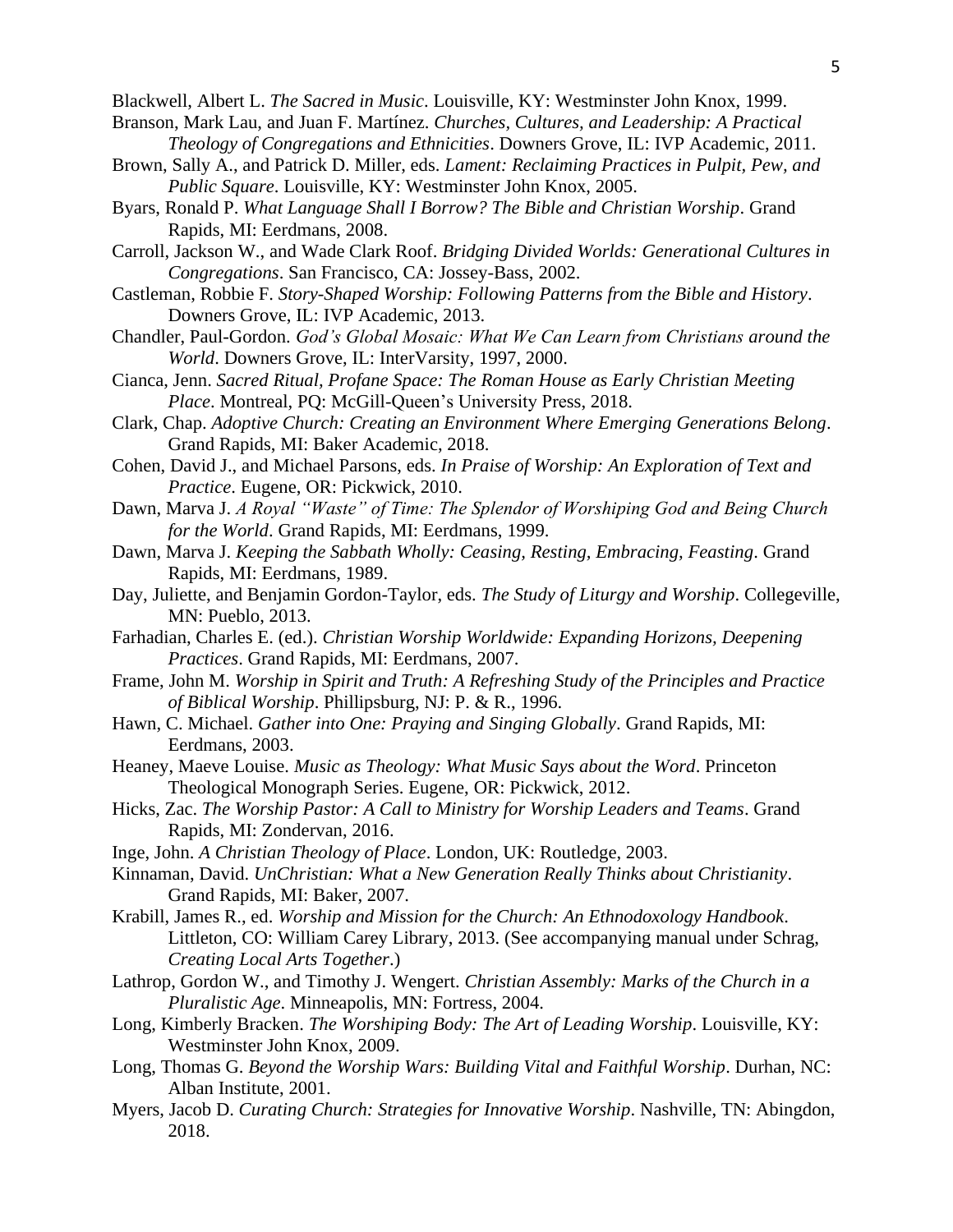- Okholm, Dennis. *Learning Theology through the Church's Worship: An Introduction to Christian Belief*. Grand Rapids, MI: Baker Academic, 2018.
- Peterson, David. *Engaging with God: A Biblical Theology of Worship*. Grand Rapids, MI: Eerdmans, 1992.
- Porter, W. J., ed. *Rediscovering Worship: Past, Present, and Future*. McMaster New Testament Studies. Eugene, OR: Pickwick, 2015.
- Rice, Jesse. *The Church of Facebook: How the Hyperconnected Are Redefining Community*. Colorado Springs, CO: David C. Cook, 2009.
- Rordorff, Willy*. Sunday: The History of the Day of Rest and Worship in the Earliest Centuries of the Christian Church*. London, UK: SCM, 1968.
- Ross, Allen P. *Recalling the Hope of Glory: Biblical Worship from the Garden to the New Creation*. Grand Rapids, MI: Kregel, 2006.
- Saliers, Don E. *Worship as Theology: Foretaste of Glory Divine*. Nashville, TN: Abingdon, 1994.
- Sayers, Dorothy L. *Christian Letters to a Post-Christian World: A Selection of Essays*. Grand Rapids, MI: Eerdmans, 1969.
- Schrag, Brian. *Creating Local Arts Together: A Manual to Help Communities Reach their Kingdom Goals*. James R. Krabill, ed. Littleton, CO: William Carey Library, 2013. (See the main handbook under Krabill, ed., *Worship and Mission for the Church*.)
- Smith, James K. A. *Desiring the Kingdom: Worship, Worldview, and Cultural Formation.*  Cultivating Liturgies, 1. Grand Rapids, MI: Baker, 2009.
- Smith, James K. A. *Imagining the Kingdom: How Worship Works*. Cultural Liturgies, 2. Grand Rapids, MI: Baker, 2013.
- Spinks, Bryan D. *The Worship Mall: Contemporary Responses to Contemporary Culture*. Alcuin Club Collections, 85. London, UK: SPCK, 2010.
- Sundberg, Walter. *Worship as Repentance: Lutheran Liturgical Traditions and Catholic Consensus*. Grand Rapids, MI: Eerdmans, 2012.
- Swinton, John. "From Inclusion to Belonging: A Practical Theology of Community, Disability, and Humanness." *Journal of Religion, Disability, and Health* 16.2 (2012) 172–90. http://dx.doi.org/10.1080/15228967.2012.676243.
- Swoboda, A. J. *Subversive Sabbath: The Surprising Power of Rest in a Nonstop World.* Grand Rapids, MI: Brazos, 2018.
- Tickle, Phyllis. *The Great Emergence: How Christianity Is Changing and Why*. Grand Rapids, MI: Baker Books, 2008.
- Voke, Christopher J. *Creation at Worship: Ecology, Creation, and Christian Worship*. Milton Keynes, UK: Paternoster, 2009.
- von Allmen, J.-J. *Worship: Its Theology and Practice*. London, UK: Lutterworth, 1965.
- Wainwright, Geoffrey, and Karen B. Westerfield Tucker, eds. *The Oxford History of Christian Worship*. Oxford, UK: Oxford University Press, 2006.
- Wainwright, Geoffrey. *Doxology: The Praise of God in Worship, Doctrine, and Life: A Systematic Theology*. London, UK: Epworth; New York, NY: Oxford University Press, 1980.
- Werner, Eric. *The Sacred Bridge: The Interdependence of Liturgy and Music in Synagogue and Church during the First Millennium*. New York, NY: Da Capo, 1979.
- White, James Emery. *Meet Generation Z: Understanding and Reaching the New Post-Christian World*. Grand Rapids, MI: Baker Academic, 2017.
- White, James Emery. *The Rise of the Nones: Understanding and Reaching the Religiously Unaffiliated*. Grand Rapids, MI: Baker Academic, 2014.
- Willimon, William F. *Worship as Pastoral Care*. Nashville, TN: Abingdon, 1979.